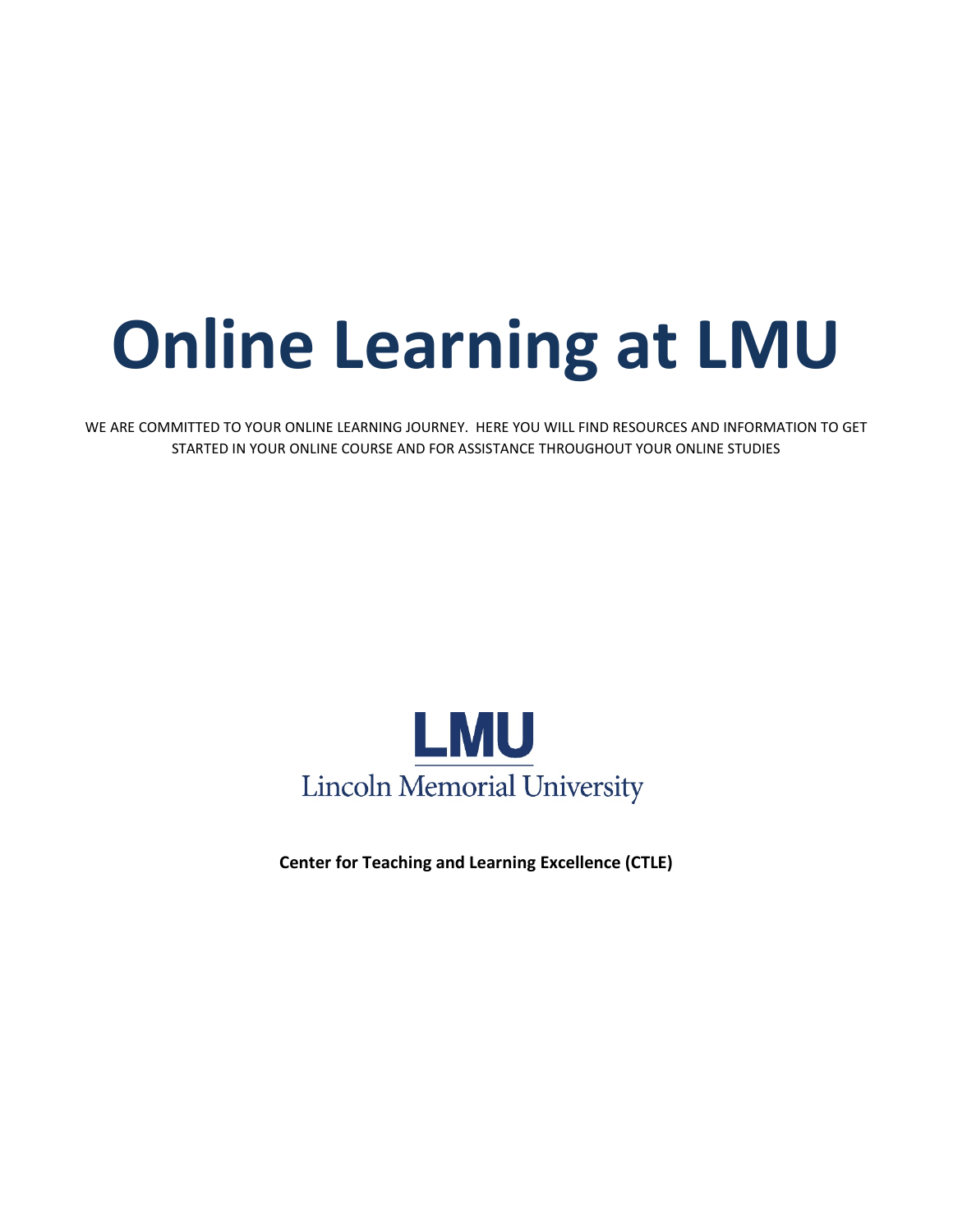# **Contents**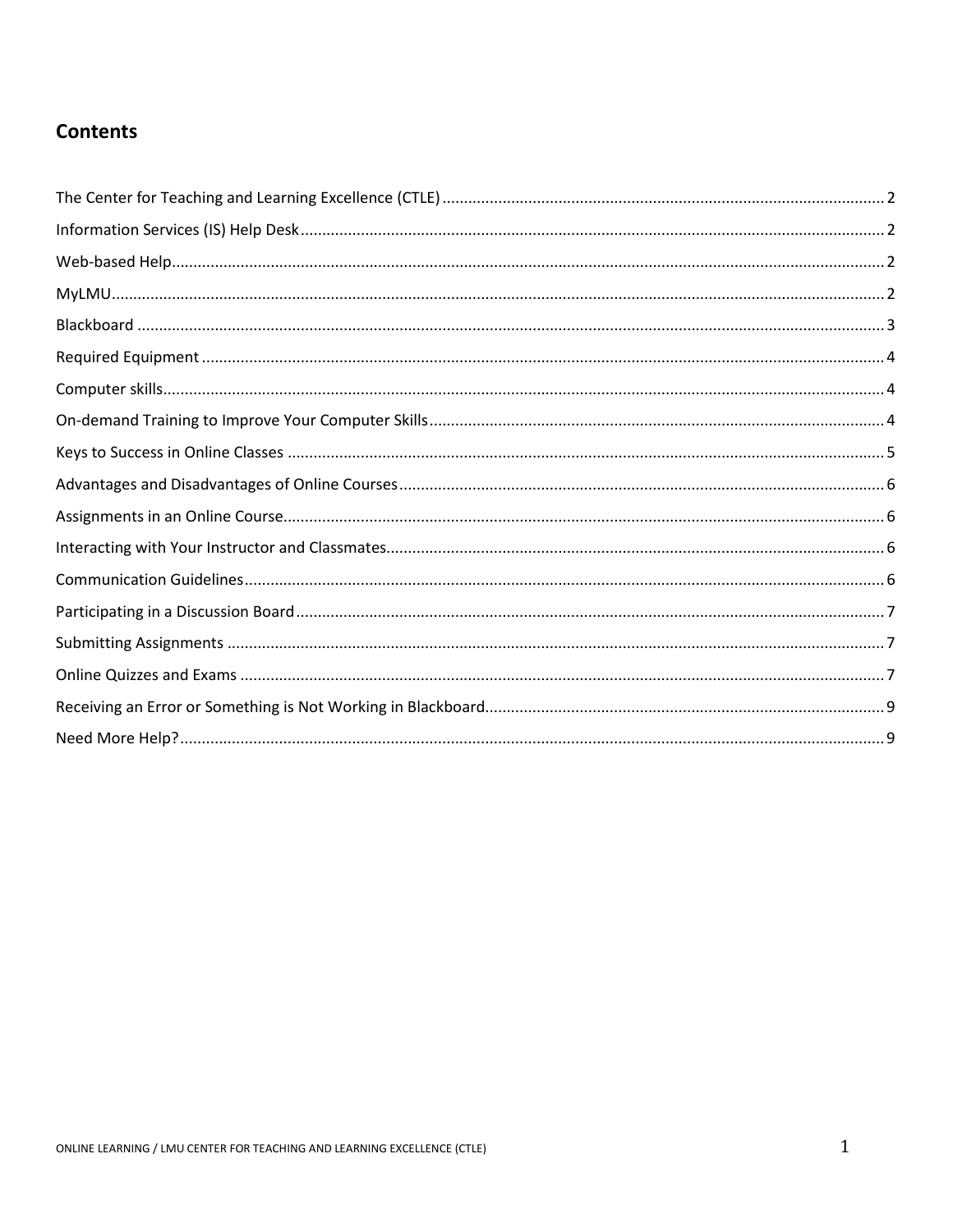# <span id="page-2-0"></span>**The Center for Teaching and Learning Excellence (CTLE)**

**The CTLE provides students with support, resources, and training to ensure success in the online classroom.** 

#### **CTLE Staff**

Erika Eschberger, MLIS Elizabeth Yagodzinski, Ph.D. *Instructional Technologist Director of Online Learning* Phone: 423.869.6268 Phone: 423.869.6827 Email: [erika.eschberger@lmunet.edu](mailto:erika.eschberger@lmunet.edu) Email: [e.yagodzinski@lmunet.edu](mailto:e.yagodzinski@lmunet.edu)

#### **For Nursing Students:**

Marilyn Jane Bowman-Hayes, MSN, MBA, RN Caylor School of Nursing Office 865-531-4161 Cell: 303-550-3488 Email: [marilyn.bowman-hayes@lmunet.edu](mailto:marilyn.bowman-hayes@lmunet.edu)

## <span id="page-2-1"></span>**Information Services (IS) Help Desk: After Hours/Extended Support**

**For after-hours technical support, the IS Help Desk is your first point of contact. Before contacting the Help Desk, check the network status:** <http://noc.lmunet.edu/>

Phone: 423.869.7411 or 800.325.0900 or Email: [helpdesk@lmunet.edu](mailto:helpdesk@lmunet.edu)

*Location*: Duke Hall 1st Floor

*Phone/Walk-in Support Hours:* Monday *- Friday* - 8:00 AM to 4:30 PM

*Phone/Web-Based Extended Hours*: Monday - Friday - 4:30 PM to 9:00 PM

*Phone/Web-Based Weekend Hours*: Saturday - 8:00 AM to 9:30 PM, Sunday - 12:30 PM to 9:30 PM

Submit a Help Desk ticket:<http://helpdesk.lmunet.edu/User/Dashboard>

## <span id="page-2-2"></span>**Web-based Help**

*Sometimes all you need is a quick tutorial or video.*

#### **Blackboard Resources for Students**

<https://help.blackboard.com/Learn/Student>

#### **Blackboard Video Training for Students**

<https://www.youtube.com/playlist?list=PLontYaReEU1seUE3ACG3sEc3zR7Br7URU>

#### **Tips for Online Learning**

<span id="page-2-3"></span><https://www.lmunet.edu/academics/ctle/students/learning-online.php>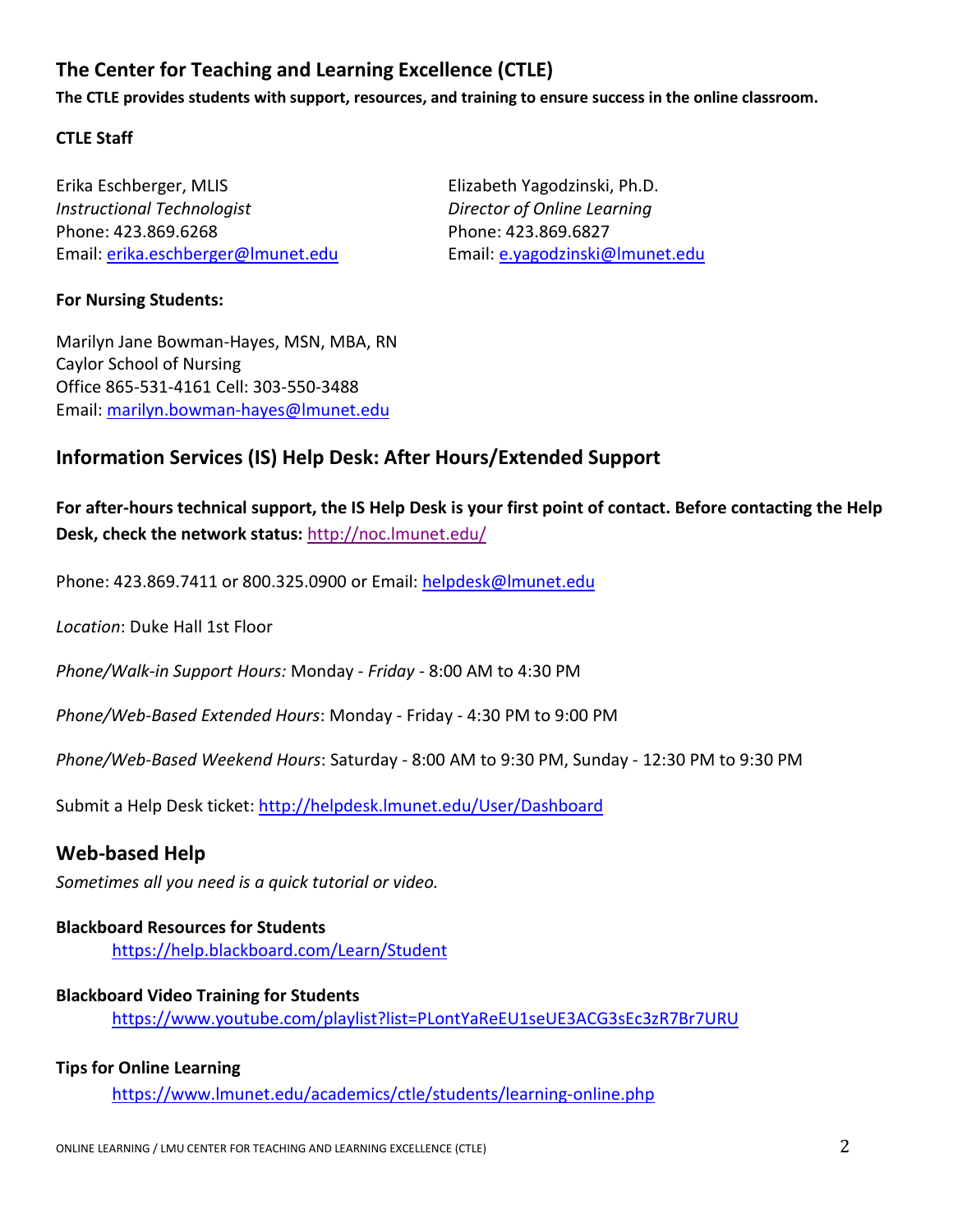## **MyLMU**

MyLMU is the starting point for accessing resources associated with LMU including Blackboard, University announcements, student records and registration, and LMU email.

To access MyLMU, click the link at the top right of the LMU homepage at [http://www.lmunet.edu](http://www.lmunet.edu/)

## <span id="page-3-0"></span>**Blackboard**

Blackboard is the learning management system selected by LMU. Online course materials, collaboration, and assignments are facilitated within this platform.

Blackboard is accessed by logging into MyLMU and choosing Blackboard from *My Links* in the right hand top corner.

#### **IMPORTANT NOTES:**

<span id="page-3-1"></span>**If you do not have your username/password for MyLMU, contact the Help Desk at 423.869.7411 or [helpdesk@lmunet.edu](mailto:helpdesk@lmunet.edu)**

> *There will be regularly scheduled maintenance of MyLMU and Blackboard. Watch for announcements!*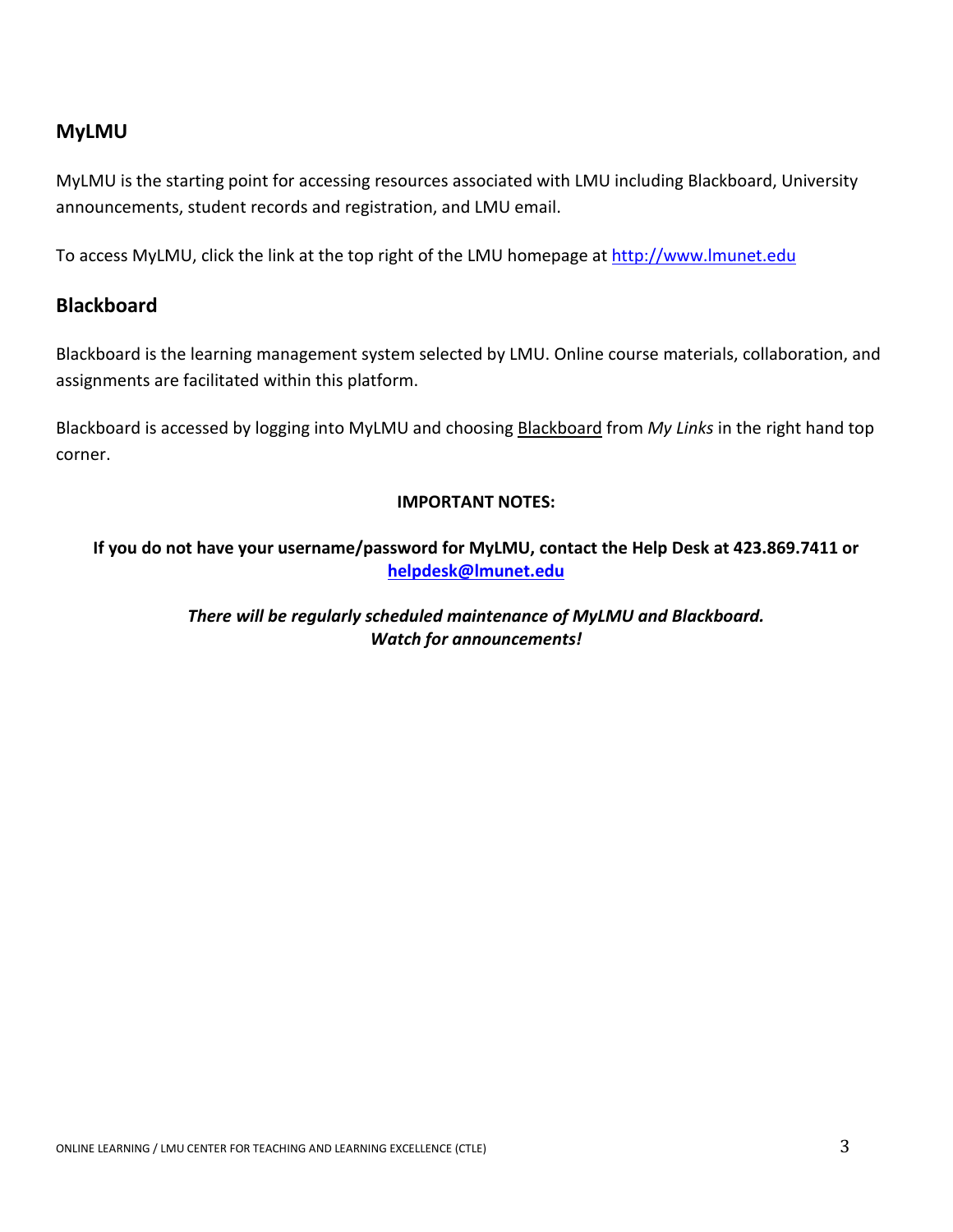# **Required Equipment**

- Windows or Mac based computer
- High-speed (broadband) Internet connection
- Microsoft Office
	- o Available at a discount for students at: http://www.onthehub.com
- Microphone and speakers, a webcam is recommended
- Web browsers: Google Chrome, Firefox, and Internet Explorer/Edge
	- o Install all three browsers. **Chrome is the preferred browser for Blackboard**

## <span id="page-4-0"></span>**Computer skills**

Online students must be able to:

- Perform computer operations including:
	- o Create folders
	- o Find, copy, move, rename and delete files
	- o Launch and switch between multiple programs
- Use Microsoft Word to:
	- o Create, edit, format, spell-check, save, retrieve, and print a document
	- o Copy and paste information within and between documents
- Use email to:
	- o Send, receive, store, and retrieve messages
	- o Send, receive, and open file attachments
- Configure and utilize multiple browsers to:
	- o Access the Internet
	- o Open and print web pages
	- o Copy URLs to Microsoft Word
	- o Use a search engine (Google, Bing)

## <span id="page-4-1"></span>**On-demand Training to Improve Your Computer Skills**

## **LinkedIn Learning**

To access LinkedIn Learning, log into **MyLMU** and select the **Quick Links** tab on the right-hand side of the page. Choose **LinkedIn Learning** to get started: your account will be generated the first time you select this link. No need to sign in: LinkedIn Learning can always be accessed through your MyLMU account from the Quick Links area.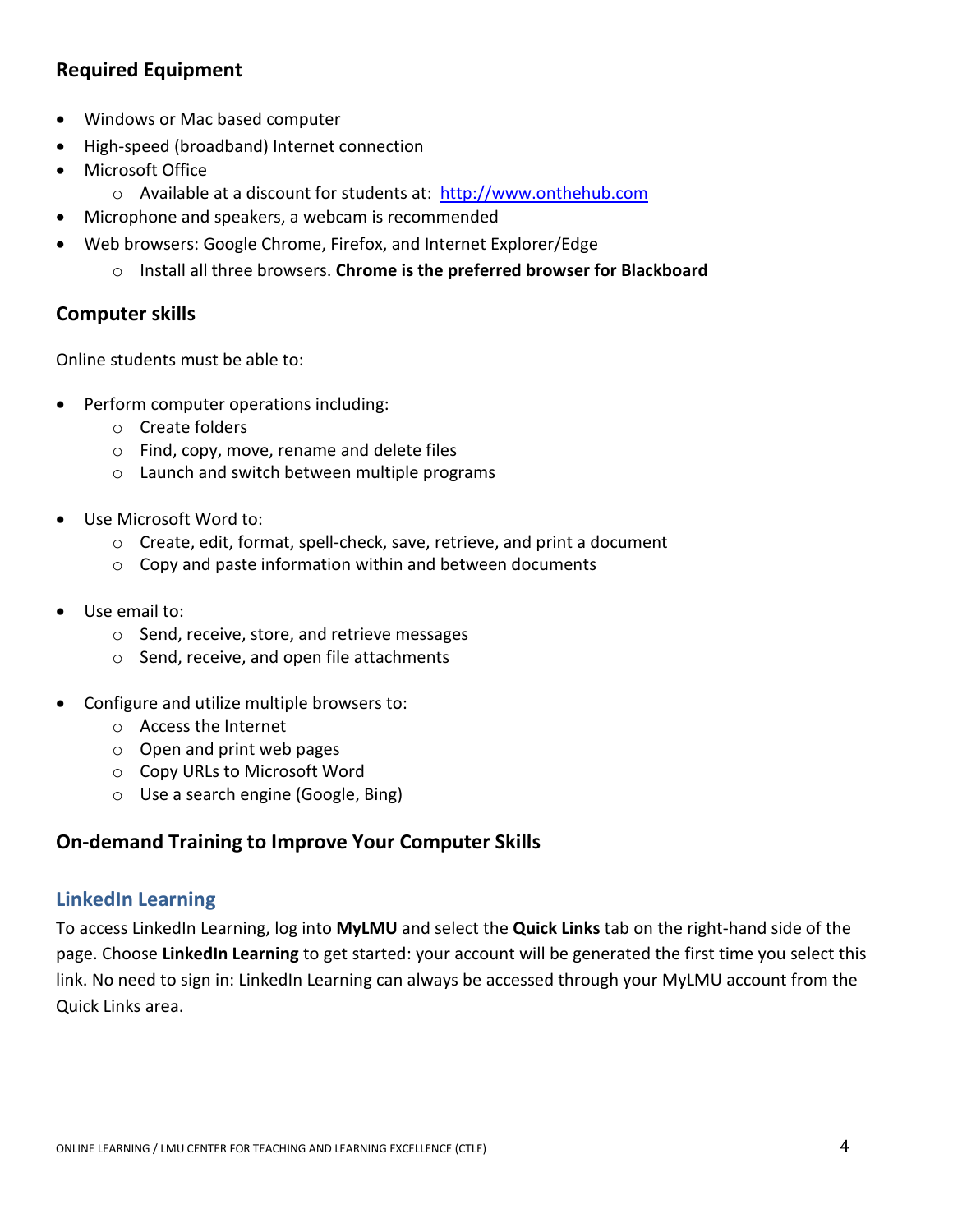| <b>My Links</b>                       | <b>Applications</b> | <b>Quick Links</b> |  |
|---------------------------------------|---------------------|--------------------|--|
|                                       |                     |                    |  |
| <b>CAMPUS LINKS</b>                   |                     |                    |  |
| Mediasite                             |                     |                    |  |
| Via                                   |                     |                    |  |
| <b>Turnitin</b>                       |                     |                    |  |
| <b>Check Print Quota</b>              |                     |                    |  |
| EValue                                |                     |                    |  |
| <b>Typhon</b>                         |                     |                    |  |
| <b>BLine</b>                          |                     |                    |  |
| ExamSoft                              |                     |                    |  |
| <b>LMU and JFWA Payment Plans</b>     |                     |                    |  |
| Annual and Endowed Scholarship Portal |                     |                    |  |
| <b>BenefitFirst</b>                   |                     |                    |  |
| Qualtrics                             |                     |                    |  |
| People Admin (new July 1, 2019)       |                     |                    |  |
| People Admin (old)                    |                     |                    |  |
| LinkedIn Learning                     |                     |                    |  |

## <span id="page-5-0"></span>**Keys to Success in Online Classes**

Computer skills do not ensure success in an online course. Online learning is both an opportunity and a challenge--an opportunity to take courses in a flexible learning environment and a challenge to direct your individual studies. **Online learning requires self-discipline and persistence.** 

- Manage your time and stay current on readings, activities, and assignments required in each weekly unit or module.
- Complete all assignments, discussions, and online activities by the due date.
- Participate in online courses only as yourself. Under no circumstances is another person allowed to participate on behalf of someone else or share access rights with another person.
- Keep your password secure and change your password on a regular basis.
- All projects, assignments, or writings presented as part of a course should be original in nature and the property of the student presenting them. Learners must always cite sources with appropriate references.
- Notify the instructor in writing if you encounter any obstacles. Make requests for accommodations as soon as possible.
- <span id="page-5-1"></span>• Participate and communicate.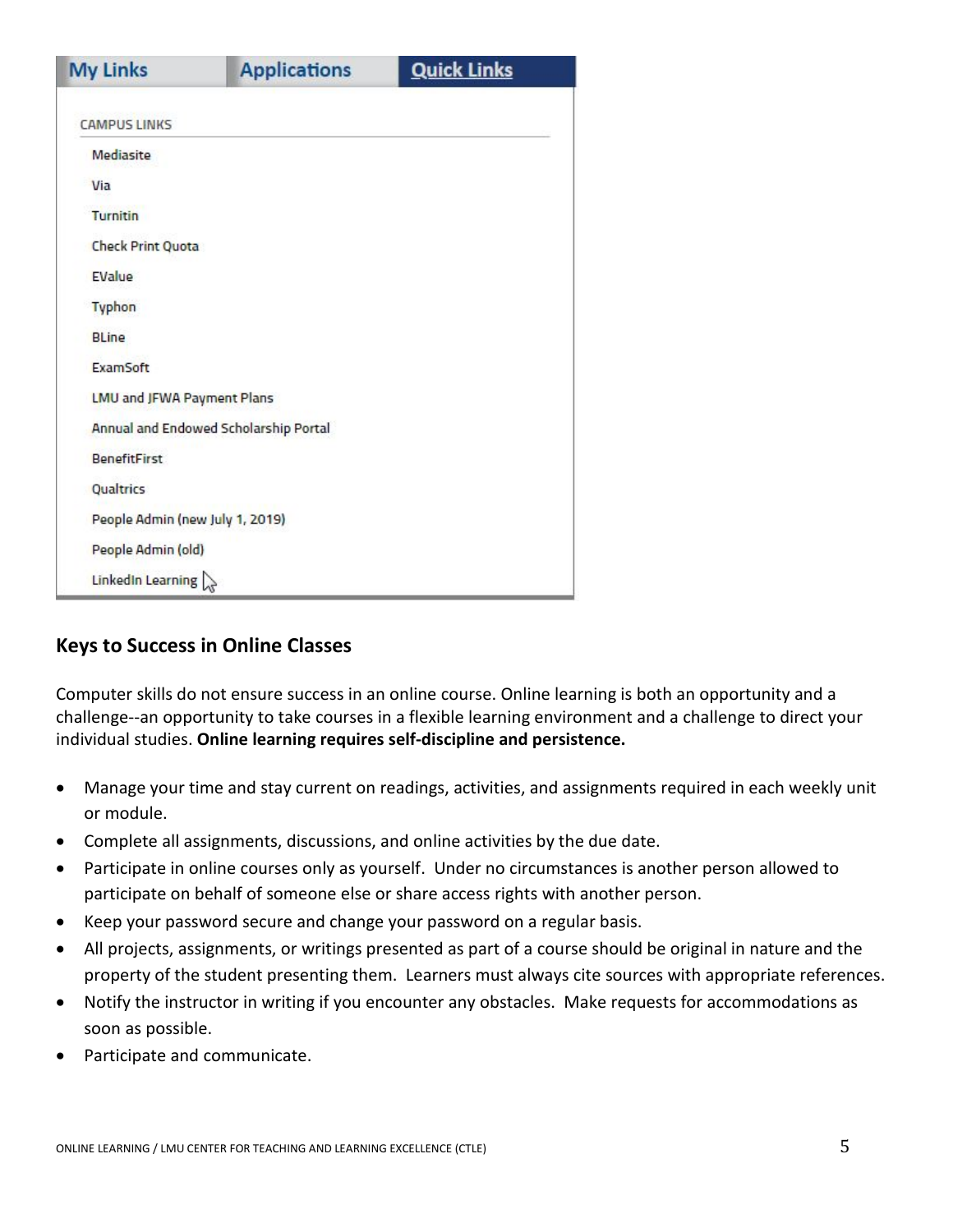# **Advantages and Disadvantages of Online Courses**

#### **Advantages**

- Online learners determine time and place of study
- Access to global resources and experts
- Increased interaction with classmates
- Access to course from home or work
- Response from instructor is personalized
- Increased interaction between instructor and online learner

#### **Disadvantages**

- Online learners must be more active and self-directed in the learning environment
- Time and frustration in learning how to use technology
- Occasional technical glitches or Internet downtime
- Occasional feelings of isolation

## <span id="page-6-0"></span>**Assignments in an Online Course**

Online courses contain quizzes, exams, assignments, papers, projects, and class participation. Some examples:

- Online quizzes or exams that are automatically scored
- Course projects completed as part of a collaborative team
- Research papers or essays submitted through the online course
- Participation in small group discussions

## <span id="page-6-1"></span>**Interacting with Your Instructor and Classmates**

The instructor selects interaction strategies to meet the needs of the course. Some examples:

- Online discussion forums (Discussion Board)
- Web conferencing (Blackboard Collaborate\*) \*For more info, contact the CTLE
- Email
- Telephone

## <span id="page-6-2"></span>**Communication Guidelines**

- Messages should be short and to the point.
- Use meaningful subject lines in your email so that readers have a clear idea of what the message contains.
- Online students must ALWAYS use their assigned LMU email to communicate with their instructor.
- Include a "signature" at the bottom of messages to include your full name and best method of contact.
- Do not use all capital letters.
- Be professional and careful in comments.
- Do not overuse acronyms. (LOL, BTW, etc.)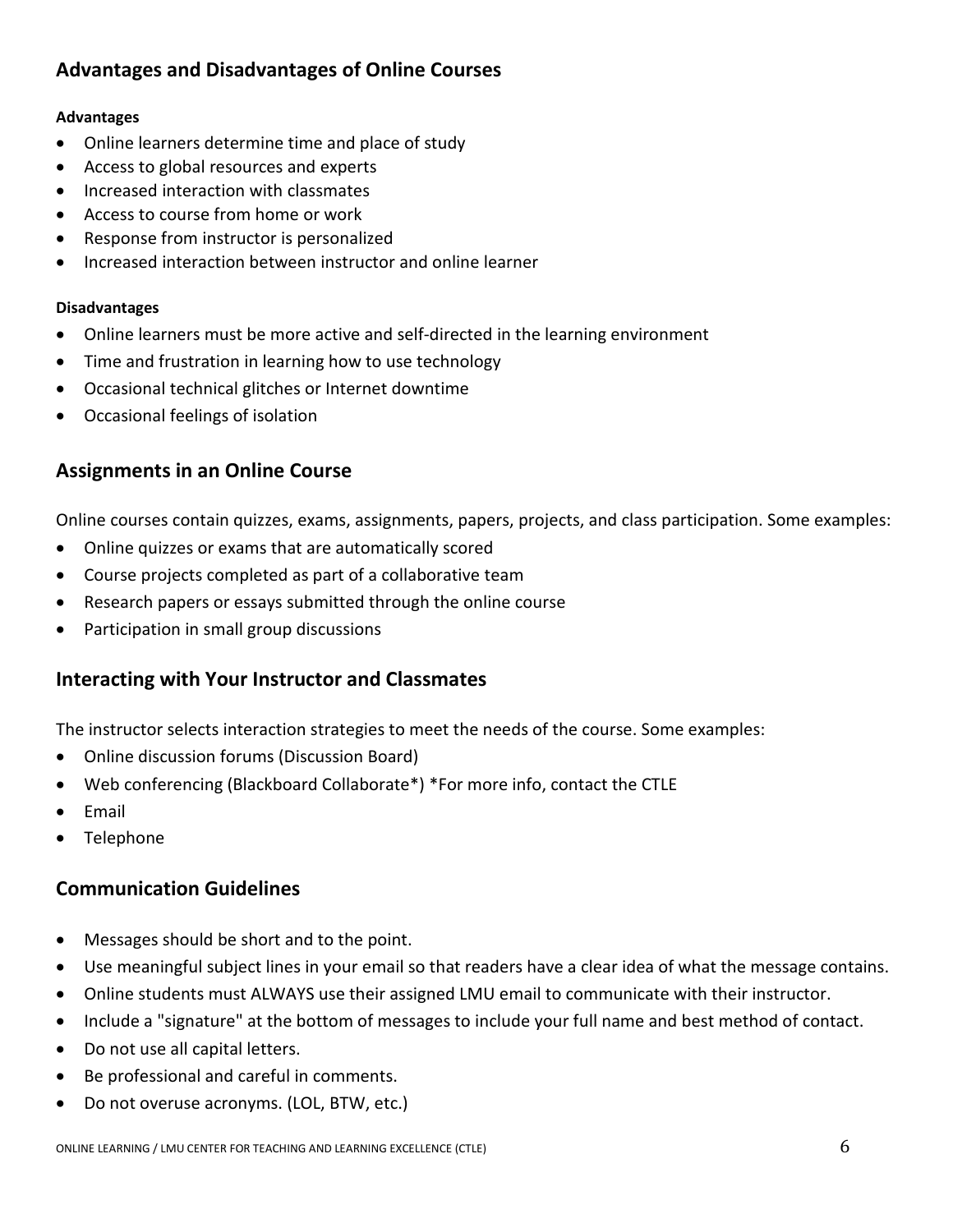# <span id="page-7-0"></span>**Participating in a Discussion Board**

## **Discussion Board Terminology:**

- **Post:** The basic component of the Discussion Board is a message, also called a "post". A message is "posted" by a user, meaning the user has entered the message. Messages may also include an attached file.
- **Threads:** A thread is an original message and all of the messages that are responses to that message (think of it as all **threads** in that message are on the **same topic**) Replies are indicated by a "Re:" (for "regarding") in the Subject line.
- **Forum:** Threads are stored in *Forum***s**. A forum is just like a folder to hold all of your threads. An instructor may have a different forum each week, which contains all the threads relevant to that particular week/unit.

#### *For specific details on participating in discussions and to view a video tutorial visit this link:*

<https://help.blackboard.com/Learn/Student/Interact/Discussions>

## <span id="page-7-1"></span>**Submitting Assignments**

Assignments are submitted by attaching and uploading within Blackboard. Students receive specific instructions on how to submit each assignment in an online course. Once the instructor receives an assignment, he or she will grade it and provide feedback.

Filenames should include only letters, numbers, hyphens or underscores: no spaces or other characters.

#### DO NOT USE THE FOLLOWING CHARACTERS IN FILE NAMES: # \$ & % !

#### *For specific details on submitting an assignment and to view the following link:*

<https://help.blackboard.com/Learn/Student/Assignments>

## <span id="page-7-2"></span>**Online Quizzes and Exams**

#### **Before you begin the quiz or exam**

- DO NOT click the exam link unless you are prepared to take the exam at that time.
- Click the link only **once**, otherwise you may receive a message: "The assessment has already been taken".
- Maximize your browser screen before starting the exam.
- Resizing the screen or launching a second browser window when the exam is displayed may cause you to be locked out of the exam.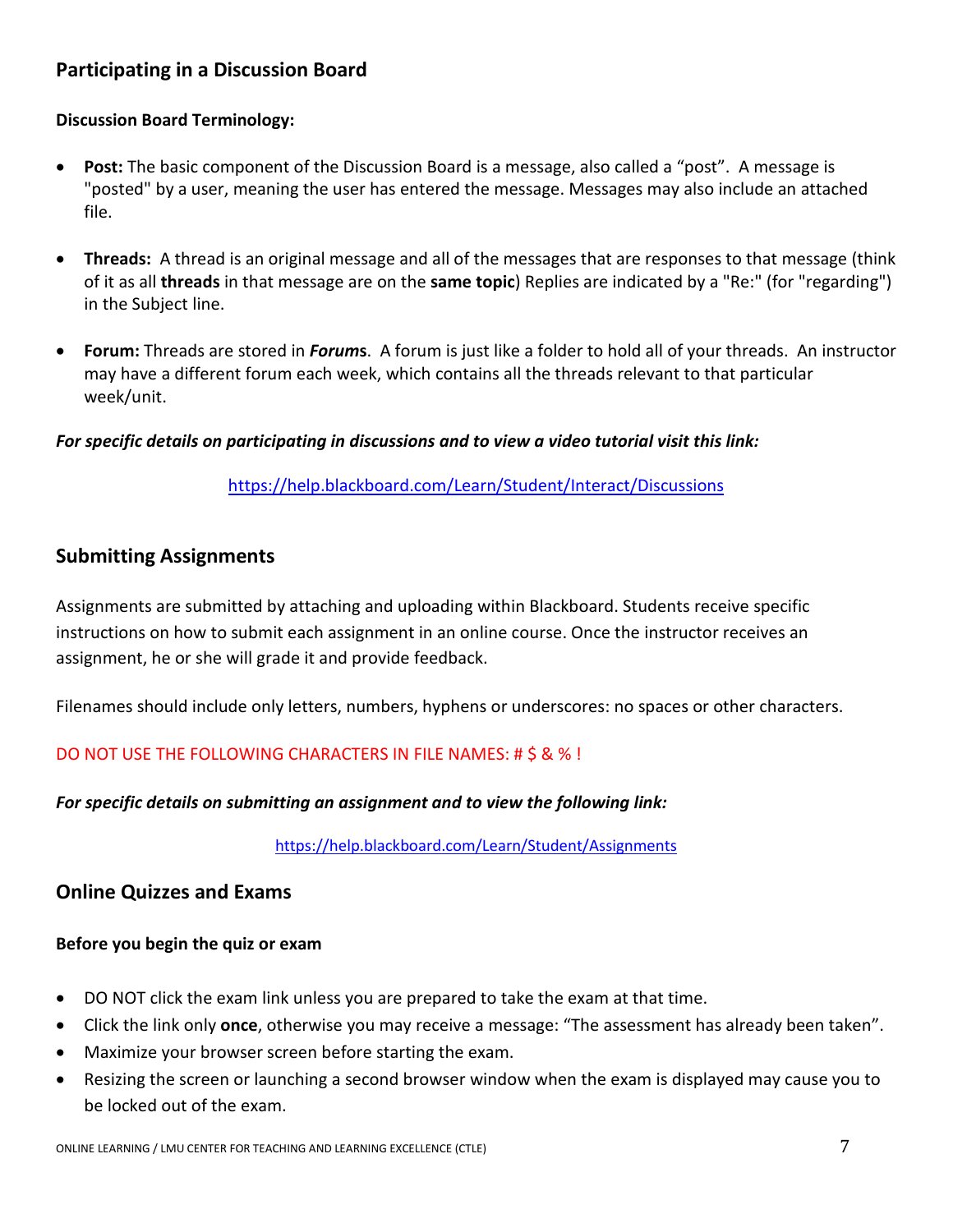- Disable any pop-up blockers before starting the exam. Pop-up blockers can prevent the exam from displaying.
- If an exam must be taken by a specific date or time, do not wait until the last minute to start it. Should something go wrong, there may not be enough time to resolve the issue before the deadline.
- If an exam question presentation is "All At Once" rather than "One At A Time", wait for the entire quiz to load before answering/saving Question #1. (Scroll down to the bottom of the exam to make sure all the questions appear before starting.)
- Laptop Users: Use a hard-wired connection plugged directly into your router instead of a wireless connection when taking exams.

## **While you are taking the exam**

- If you lose your connection in the middle of an exam, do not close your browser window. Try to reestablish your connection. If the exam is still displayed, complete it and try to submit. If you are concerned about whether your results were recorded, print a copy of the confirmation page for your records and email your instructor indicating you encountered technical difficulties.
- If the exam is timed, the clock will start as soon as the quiz is loaded and a timer will display at the top of the page.
- Remember that Saving and Submitting are two separate processes, and even if you have saved the exam, you still must click Submit when you are finished or have run out of time. (It may take some time to record the results--DO NOT click Submit more than once.)
- DO NOT use the browser's Back and Forward buttons or the scroll wheel on your mouse to navigate; instead use the arrow keys and/or window side scroll bars to move to previous questions.
- <span id="page-8-0"></span>• If time permits, review your exam responses prior to submission.